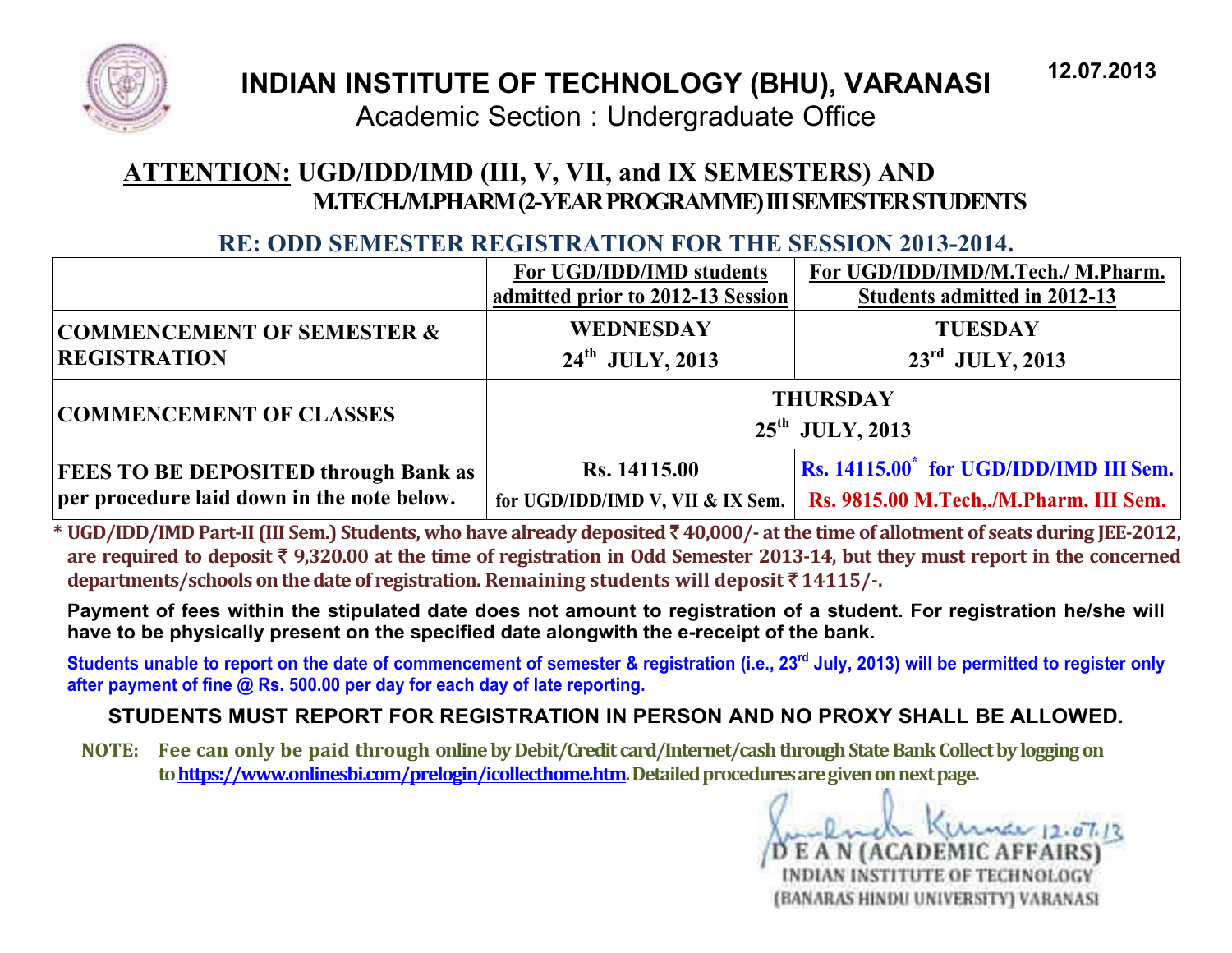#### **FEE PAYMENT PROCESS GUIDELINES**

#### STEP-1: open the site https://www.onlinesbi.com/prelogin/icollecthome.htm



#### STEP-2: Select State "UTTAR PRADESH" and Institute "EDUCATIONAL" then click Go

**First Click here** 

|                                                                                                          |                                                         | About OnlineSBI                                                                                                                                                                                |                                                |
|----------------------------------------------------------------------------------------------------------|---------------------------------------------------------|------------------------------------------------------------------------------------------------------------------------------------------------------------------------------------------------|------------------------------------------------|
| <b>State Bank of India</b><br>The Banker to Peery Indian                                                 |                                                         |                                                                                                                                                                                                | Deliver SEI                                    |
| <b>Products &amp; Services</b>                                                                           |                                                         |                                                                                                                                                                                                | <b>Fee Exit</b>                                |
| <b>State Bank Collect</b>                                                                                |                                                         |                                                                                                                                                                                                |                                                |
| You are here: State Bank Collect > State Bank Collect                                                    |                                                         |                                                                                                                                                                                                |                                                |
| * State Bank Collect                                                                                     | <b>State Bank Collect</b>                               |                                                                                                                                                                                                | 11-Jul-2013 (04:24 PM IST)                     |
| Confirm NEFT/RTGS Txn<br>Reprint Remittance Form                                                         | Select State and Type of Corporate / Institution        |                                                                                                                                                                                                |                                                |
| <b>Payment History</b><br>******************                                                             | State of Corporate/Institution *                        | -Select State-<br>$\rightarrow$                                                                                                                                                                |                                                |
|                                                                                                          | Type of Corporate/Institution *                         | -Select Type-<br>۰                                                                                                                                                                             |                                                |
|                                                                                                          |                                                         | Go                                                                                                                                                                                             |                                                |
|                                                                                                          | > Mandatory fields are marked with an asterisk (*)<br>8 | > State Bank Collect is a unique service for paying online to educational institutions, temples, charities and/or any other corporates/institutions who maintain their accounts with the Bank, |                                                |
| G.Copyright OnlineSBI                                                                                    |                                                         |                                                                                                                                                                                                | Privacy Statement   Discretaria   Terms of Use |
| भारतीय स्टेट बैंक<br>State Bank of India<br>The Bunker to Feery Indian<br><b>Products &amp; Services</b> |                                                         |                                                                                                                                                                                                | Ordine SB                                      |
|                                                                                                          |                                                         |                                                                                                                                                                                                |                                                |
|                                                                                                          |                                                         |                                                                                                                                                                                                | <b>BRENT</b>                                   |
| <b>State Bank Collect</b>                                                                                |                                                         |                                                                                                                                                                                                |                                                |
| You are here: State Bank Collect > State Bank Collect                                                    |                                                         |                                                                                                                                                                                                |                                                |
| * State Bank Collect                                                                                     | <b>State Bank Collect</b>                               |                                                                                                                                                                                                | 11-Jul-2013 [04:31 PM IST]                     |
| Confirm NEFT/RTGS Txn<br>Raprint Ramittance Form                                                         | Select from Educational Institutions *                  |                                                                                                                                                                                                |                                                |
| <b>Payment History</b>                                                                                   | Educational Institutions Name                           | -Select Educational Institutions-<br>÷                                                                                                                                                         |                                                |
|                                                                                                          |                                                         | Submit Back                                                                                                                                                                                    |                                                |
|                                                                                                          | Mandatory fields are marked with an asterisk (*)        |                                                                                                                                                                                                |                                                |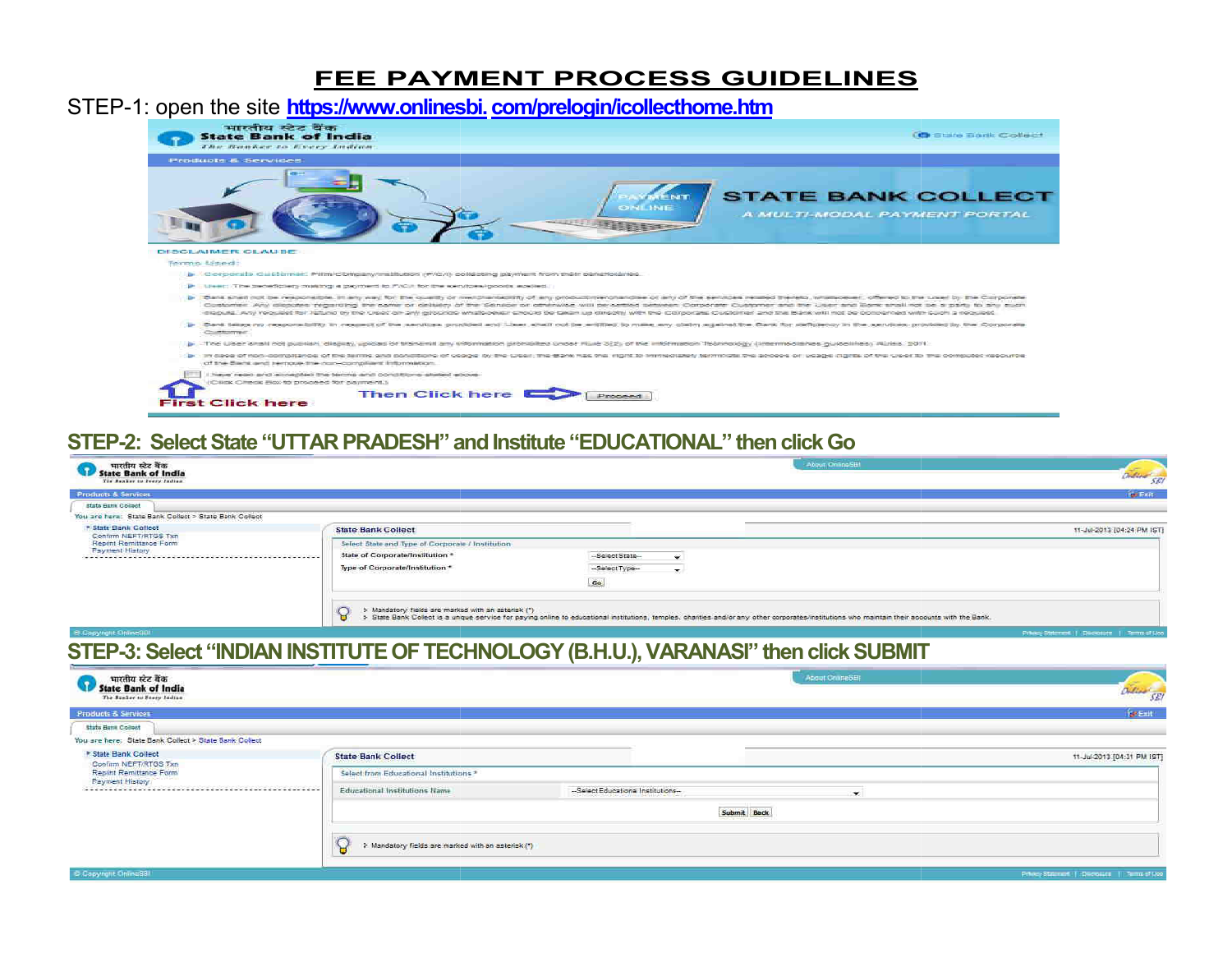# **STEP-4: Select "Category"**

| भारतीय स्टेट बैंक<br>State Bank of India<br>The Banker to Every Indian                             |                                                                                                               |                                                                                                                                                                                                                           | About Order SEL | Order SBI                  |
|----------------------------------------------------------------------------------------------------|---------------------------------------------------------------------------------------------------------------|---------------------------------------------------------------------------------------------------------------------------------------------------------------------------------------------------------------------------|-----------------|----------------------------|
| Products & Services                                                                                |                                                                                                               |                                                                                                                                                                                                                           |                 | <b>By Eart</b>             |
| <b>State Bank Collect</b>                                                                          |                                                                                                               |                                                                                                                                                                                                                           |                 |                            |
| You are here: State Bank Collect > State Bank Collect                                              |                                                                                                               |                                                                                                                                                                                                                           |                 |                            |
| * State Bank Collect<br>Confirm NEFT/RTGS Txn<br>Reprint Remittance Form<br><b>Payment History</b> | <b>State Bank Collect</b>                                                                                     | INDIAN INSTITUTE OF TECHNOLOGY (B.H.U.), VARANASI<br>BHU CAMPUS VARANASI-221005. VARANASI-221005                                                                                                                          |                 | 11-Jul-2013 [04:32 PM IST] |
|                                                                                                    | Provide details of payment<br>Select Payment Category *<br>> Mandatory fields are marked with an asteriak (*) | -Select Category-<br>> The payment structure document if available will contain detailed instructions about the online payment process.<br>> Date specified(if any) should be in the format of 'ddmmyyyyy', Eg., 02082008 |                 |                            |

#### **E Capyright Collins St** STEP-5: then fill up the form as appeared on the screen then submit

| भारतीय स्टेट बैंक<br>State Bank of India                                                    |                                                                                                                                                                                                                                                                | About C=line S31                                  |                                       |
|---------------------------------------------------------------------------------------------|----------------------------------------------------------------------------------------------------------------------------------------------------------------------------------------------------------------------------------------------------------------|---------------------------------------------------|---------------------------------------|
| The Banker or Every Indian                                                                  |                                                                                                                                                                                                                                                                |                                                   | Online SBI                            |
| <b>Products &amp; Services</b>                                                              |                                                                                                                                                                                                                                                                |                                                   | <b>Bellem</b>                         |
| <b>State Bank Collect</b>                                                                   |                                                                                                                                                                                                                                                                |                                                   |                                       |
| You are here: State Bank Collect > State Bank Collect                                       |                                                                                                                                                                                                                                                                |                                                   |                                       |
| * State Bank Collect<br>Confirm NEFT/RTGS Txn<br>Reprint Remittance Form<br>Payment History | <b>State Bank Collect</b>                                                                                                                                                                                                                                      | INDIAN INSTITUTE OF TECHNOLOGY (B.H.U.), VARANASI | 11-Jul-2013 [04:32 PM (ST)            |
|                                                                                             | BHU CAMPUS VARANASI-221005, VARANASI-221005<br>Provide details of payment                                                                                                                                                                                      |                                                   |                                       |
|                                                                                             | Select Payment Category *                                                                                                                                                                                                                                      | ACADEMIC FEE                                      |                                       |
|                                                                                             | Roll No. *                                                                                                                                                                                                                                                     |                                                   |                                       |
|                                                                                             | Name of Student *                                                                                                                                                                                                                                              |                                                   |                                       |
|                                                                                             | Name of Guardian                                                                                                                                                                                                                                               |                                                   |                                       |
|                                                                                             | Mobile No.                                                                                                                                                                                                                                                     |                                                   |                                       |
|                                                                                             | e-mail address                                                                                                                                                                                                                                                 |                                                   |                                       |
|                                                                                             | Category *                                                                                                                                                                                                                                                     | -Select Category-                                 |                                       |
|                                                                                             | Class *                                                                                                                                                                                                                                                        | Select Class -                                    |                                       |
|                                                                                             | Session *                                                                                                                                                                                                                                                      | -Select Session-                                  |                                       |
|                                                                                             | Semester *                                                                                                                                                                                                                                                     |                                                   |                                       |
|                                                                                             |                                                                                                                                                                                                                                                                | -Select Semester-                                 |                                       |
|                                                                                             | Department *                                                                                                                                                                                                                                                   | -Select Department-                               |                                       |
|                                                                                             | <b>ACADEMIC FEE *</b>                                                                                                                                                                                                                                          |                                                   |                                       |
|                                                                                             | Remarks                                                                                                                                                                                                                                                        |                                                   |                                       |
|                                                                                             | Please enter your Name, Date of Birth & Mobile Number. This is required to reprint your challan, if the need arises.                                                                                                                                           |                                                   |                                       |
|                                                                                             | Name *                                                                                                                                                                                                                                                         |                                                   |                                       |
|                                                                                             | Date of Birth *                                                                                                                                                                                                                                                | T.                                                |                                       |
|                                                                                             | Mobile Number*                                                                                                                                                                                                                                                 |                                                   |                                       |
|                                                                                             | Enter the text as shown in the image *                                                                                                                                                                                                                         |                                                   |                                       |
|                                                                                             |                                                                                                                                                                                                                                                                | E1831                                             |                                       |
|                                                                                             |                                                                                                                                                                                                                                                                |                                                   |                                       |
|                                                                                             |                                                                                                                                                                                                                                                                | Submit Reset Back                                 |                                       |
|                                                                                             |                                                                                                                                                                                                                                                                |                                                   |                                       |
|                                                                                             | > Mandatory fields are marked with an asterisk (*)<br>ទ<br>> The payment structure document if available will contain detailed instructions about the online payment process.<br>> Date specified(if any) should be in the format of 'ddmmyyyy'. Eg., 02082008 |                                                   |                                       |
|                                                                                             |                                                                                                                                                                                                                                                                |                                                   |                                       |
| E.C. became to Cleanis SALL                                                                 |                                                                                                                                                                                                                                                                |                                                   | <b>Delights School and Convention</b> |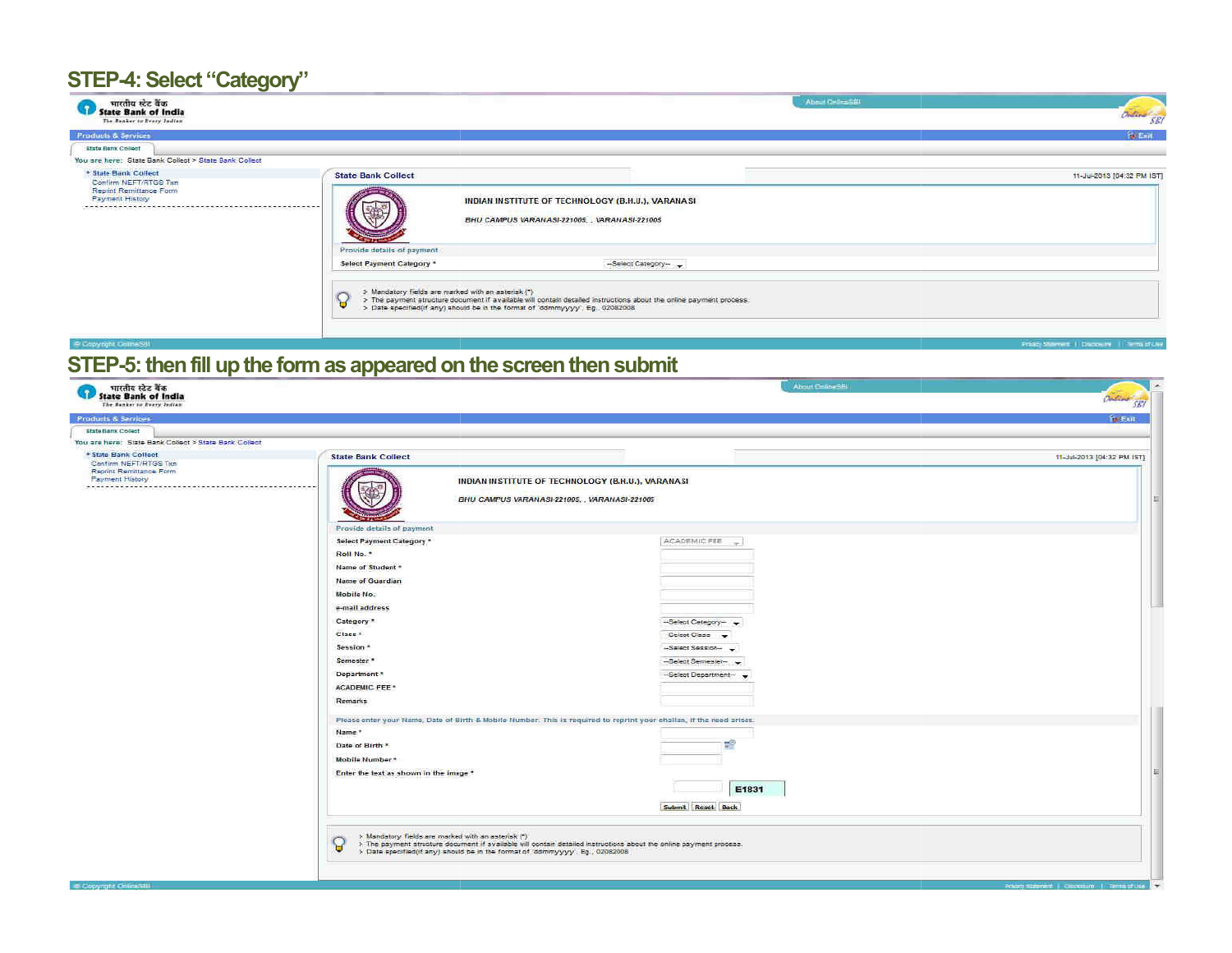## STEP-6: First Check the details filled up by you then confirm

| भारतीय स्टेट बैंक<br>State Bank of India<br>The Banker to Peery Indian |                           |                                                                            | About OnlineSBI          | Ordina <sup>1</sup> SEI                        |
|------------------------------------------------------------------------|---------------------------|----------------------------------------------------------------------------|--------------------------|------------------------------------------------|
| <b>Products &amp; Services</b>                                         |                           |                                                                            |                          | <b>Bull</b> am                                 |
| <b>State Bamk Collect</b>                                              |                           |                                                                            |                          |                                                |
| You are here: State Bank Collect > State Bank Collect                  |                           |                                                                            |                          |                                                |
| * State Bank Collect<br>Confirm NEFT/RTGS Txn                          | <b>State Bank Collect</b> |                                                                            |                          | 11-Jul-2013 (04:35 PM IST)                     |
| Reprint Remittance Form                                                |                           | Verify details and confirm this transaction                                |                          |                                                |
| <b>Payment History</b>                                                 | <b>Ind</b>                | <b>Educational Institutions Name</b>                                       | IIT (BHU)-FEE COLLECTION |                                                |
|                                                                        |                           | Category                                                                   | ACADEMIC FEE             |                                                |
|                                                                        |                           | Roll No.                                                                   | 123                      |                                                |
|                                                                        |                           | Name of Student                                                            | 2420424<br>33333         |                                                |
|                                                                        |                           | Category                                                                   | GEN                      |                                                |
|                                                                        |                           | Class                                                                      | <b>B</b> Teph            |                                                |
|                                                                        |                           | Session                                                                    | 2013-2014                |                                                |
|                                                                        |                           | Semester                                                                   | 30.                      |                                                |
|                                                                        |                           | Department                                                                 | Ceramic                  |                                                |
|                                                                        |                           | <b>ACADEMIC FEE</b>                                                        | 14115                    |                                                |
|                                                                        |                           | <b>Total Amount</b>                                                        | INR 14, 115,00           |                                                |
|                                                                        |                           | Remarks                                                                    |                          |                                                |
|                                                                        |                           | Ъ<br>> Please ensure that you are making the payment to the correct payee. |                          |                                                |
|                                                                        |                           |                                                                            | Confirm Cancel           |                                                |
| <b>E Capyright OnlineSBI</b>                                           |                           |                                                                            |                          | Privary Statement   Disclosure   Terms of Lise |

# STEP-7: For Cash or credit or Debit or ATM or net banking click appropriate option

|                                 | <b>NET BANKING</b>    |               |                                       | <b>CARD PAYMENTS</b>                            |   |                                       |
|---------------------------------|-----------------------|---------------|---------------------------------------|-------------------------------------------------|---|---------------------------------------|
| <b>State Bank of India</b>      | Bark Charges Rs 100   | ×             | State Rank<br>o<br>ATM-cum-Debit Card | Bank Charges: Ra 100                            |   |                                       |
| free field of Shaney and higher | Bark Cranjels Rx 10.0 | ÷             |                                       | Other Banks Cleme Cards Bank Charges: Re 296.32 |   |                                       |
| State Bank of Hydershad         | Back Cranges, RE100   | $\mathcal{D}$ | Cradit Cards                          | Bank Charges: Ra 295.32                         |   |                                       |
| <b>Birtz Bunk of Mycore</b>     | Bara Chargest Rd 10.1 | ×             |                                       | <b>OTHER PAYMENT MODES</b>                      |   |                                       |
| State Bank of Patisla           | Bara Chargest RA 10 0 | ×             | <b>SBI BRANCH</b>                     | Bark Charges: Rs 50.0                           |   | <b>Click here</b><br>for cash Payment |
| State Bank of Trecessors        | day Croger Re 100     | ×             | <b>THEFT RIGS</b>                     | third Charges Ha 10.5                           | × |                                       |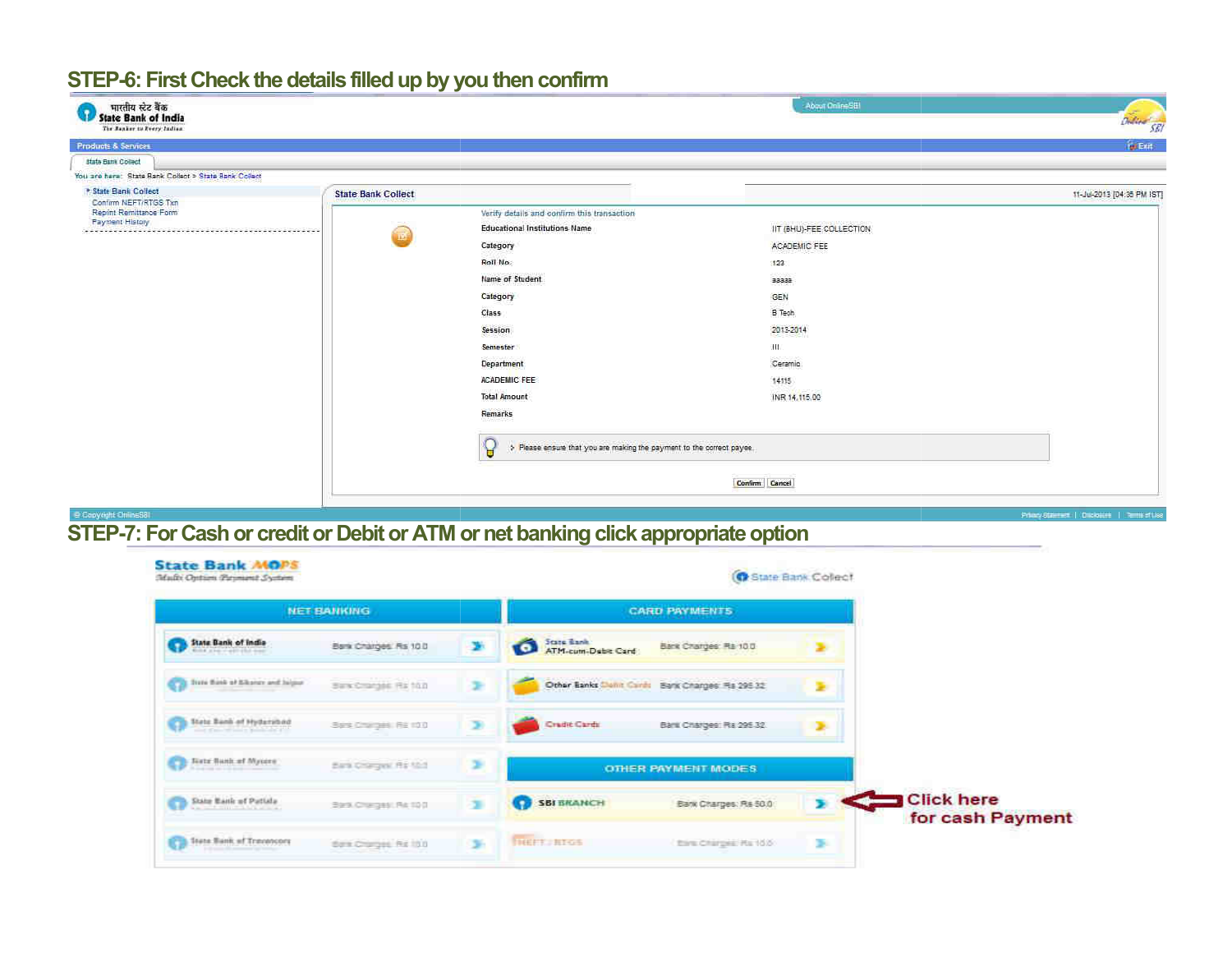#### STEP-8: If you click Other payment modes for Cash payment